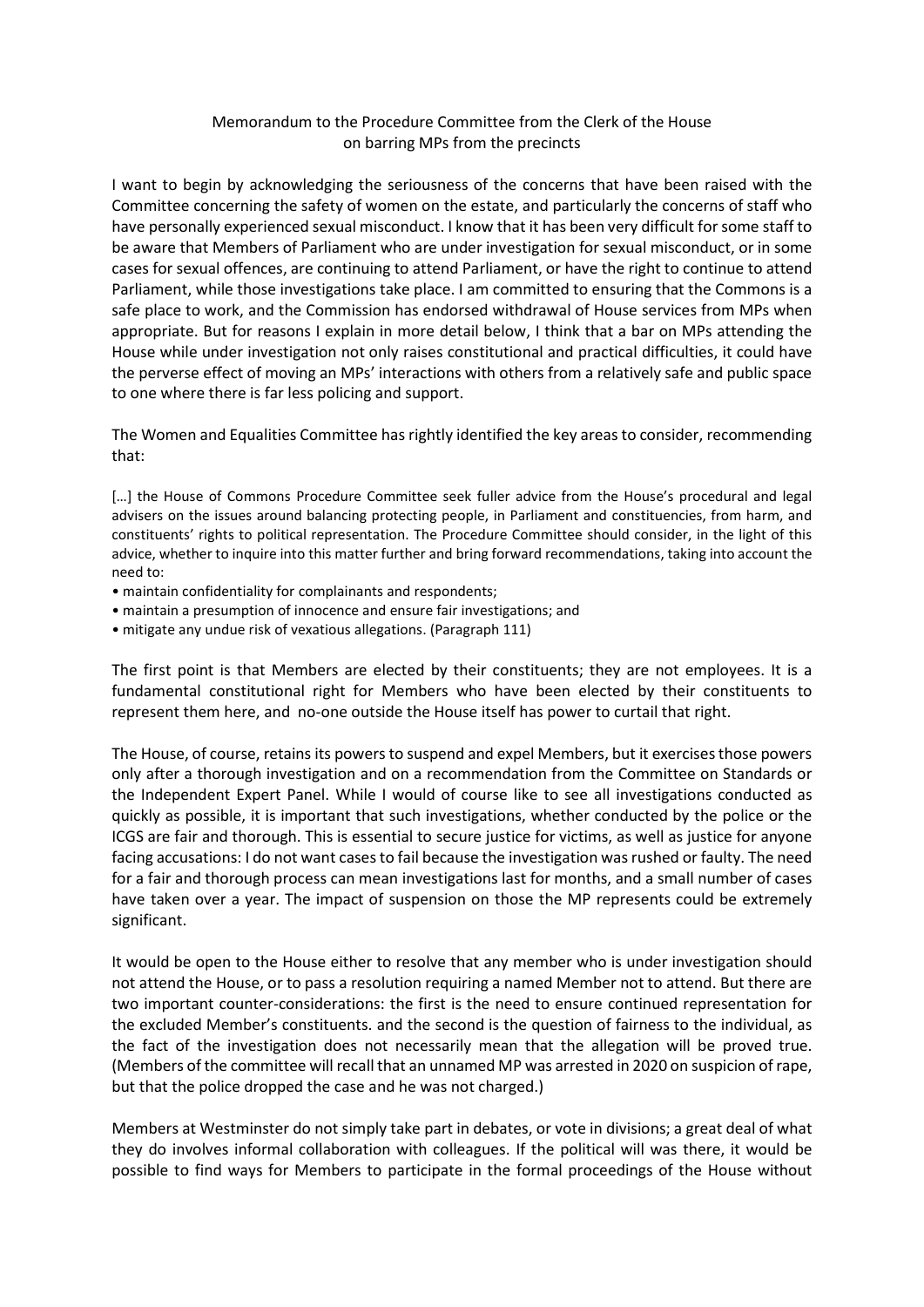coming onto the precincts, but no one should be under any illusion that remote participation or proxy voting would ensure that Members banned from the House could be fully effective.

Questions have been raised about the equivalent situation in employment. First, an employer would not necessarily know of any investigation, so it is perfectly possible that no action would be taken. If the employer was aware, an employee might be suspended during an investigation if necessary to protect the organisation or other staff, but only if necessary: ACAS advice is that suspension should be a last resort, and its appropriateness will depend on the nature and seriousness of the allegation and the employee's role (and whether other options, such as relocation or home working, are available). The suspension would be on full pay to reflect that the allegation had not yet been proved true. It would indeed be possible to suspend a Member from Parliamentary duties on full pay, but that would leave constituents and the constituency without representation within Parliament and would provide questionable value for public money, especially in the case of a long investigation.

But the analogy does not hold completely good, because Members also act as employers for their staff. While they could be barred from the precincts, there is no provision to bar them from their constituency offices, which are provided through IPSA. The effect of a ban would be to ensure that a Member was unable to work in a public space, which is well policed, where services can be restricted if appropriate and where there is support for anyone who might be affected by any unacceptable behaviour, but would be able to work in the constituency, where the team would be far smaller and there would be less visibility, and fewer sources of support.

There is also a further difficulty: just as employers may not know about investigations into their staff, it may not be widely known that a Member is being investigated. ICGS investigations are kept strictly confidential and besides the investigator and the Parliamentary Commissioner for Standards only the complainant, the respondent and the witnesses will have detailed information about any individual case, although it is possible that both complainant and respondent might have sought other support, as permitted by the policies. Confidentiality is important for both parties, but a provision that a Member would be banned from the precincts if the fact of an investigation was known to be underway gives an incentive to breach that confidentiality. If a Member's name is known, the Member concerned may feel the need to defend themselves in public, which raises concerns about preserving the confidentiality of the complainant, even if they are not directly identified.

In the event that a Member is arrested, the police will contact the Clerk of the House to confirm the arrest, but following the report of this Committee in 2015 the arrest is no longer reported to the House unless the Member in question wishes it to be reported. If a Member has been questioned without being arrested, there will be no publicity until he is charged by the police – and none at all if no charge is made. The lack of publicity between arrest and charge is not unique to MPs; it is now standard practice not to name a suspect unless charged, following a number of high profile press stories which caused great damage to innocent people. The requirement that the House or House authorities are informed of the arrest of MPs is very old indeed. The reason for this was to ensure that the House was aware that a Member might not be able to attend proceedings, and so that the House could take action if the arrest had been made for political reasons.

It is certain that not all complaints to the police or the ICGS result in a finding that the respondent is guilty of a crime or misconduct. While every complaint must be taken seriously and wrong doing should be punished, it is not beyond the realms of possibility that some complaints might be vexatious. Introducing a ban on attendance in the House when a complaint had been made would certainly increase the incentive for vexatious complaints.